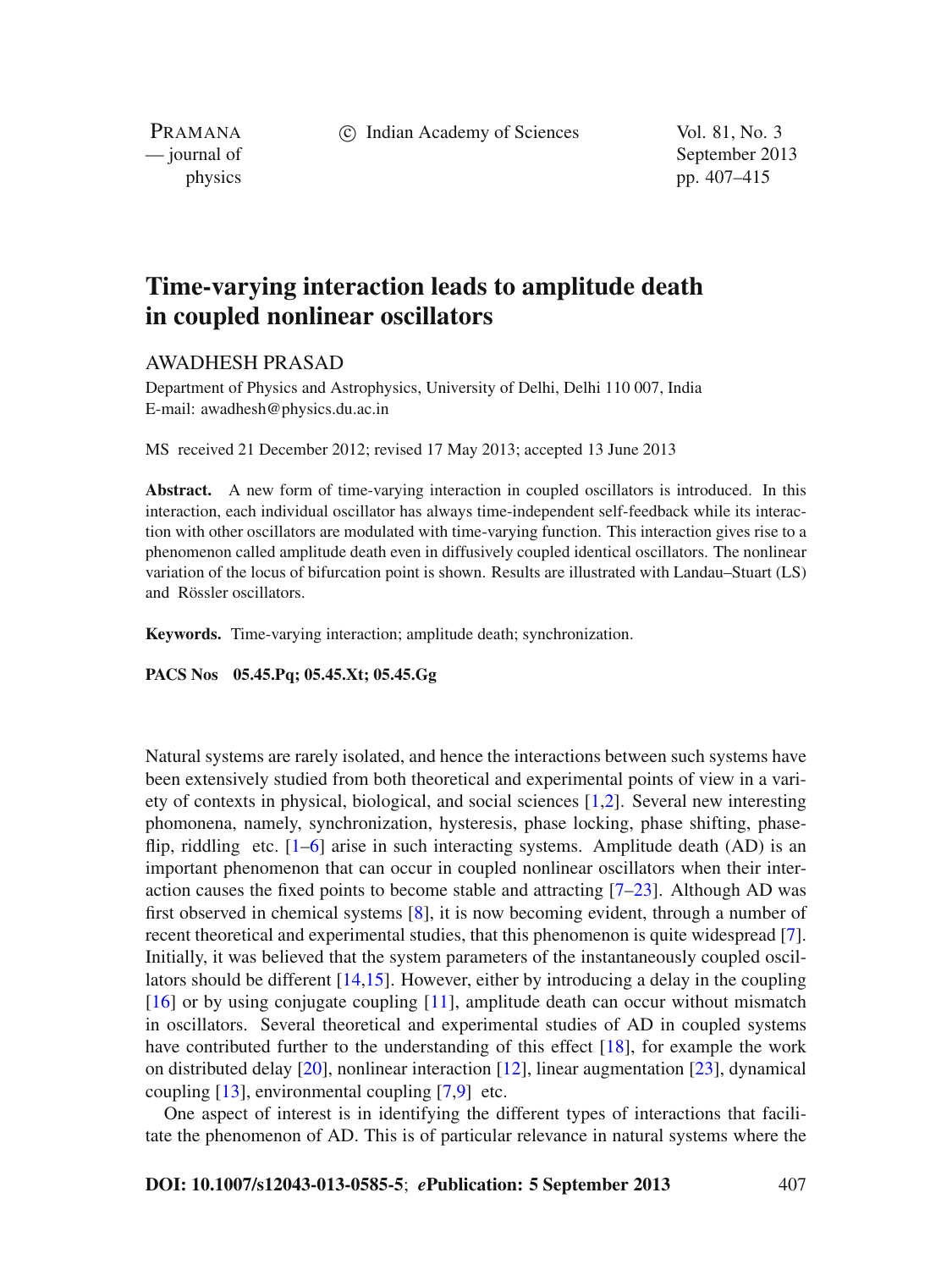## *Awadhesh Prasad*

parameters of individual systems may not be accessible, and AD can be achieved mainly by using an appropriate form of interaction. In all the previously reported studies, that lead to AD, explicitly time-independent interactions were considered [\[9](#page-8-14)[,11](#page-8-9)[–16](#page-8-8)[,18](#page-8-10)[–21](#page-8-15)[,23](#page-8-4)]. In this paper we consider a new form of time-varying diffusive interaction. This can lead to AD without increasing the dimensionality. Recall that AD has been achieved by using time delay [\[16](#page-8-8)], time-varying delay [\[22](#page-8-16)] through the environment [\[9](#page-8-14)], by using additional dynamical interaction [\[13](#page-8-13)], linear augmentation [\[23\]](#page-8-4), all of which increase the dimensionality of the system. However, the present interaction proposed is simple and also useful for controlling AD regime.

Let us consider a configuration of *N* coupled nonlinear oscillators that is specified by the equation

$$
\dot{\mathbf{X}}_j = \mathbf{F}_j(\mathbf{X}_j) + \epsilon \sum_{k=1, k \neq j}^N \mathbf{G}(\mathbf{X}_j, \mathbf{X}_k, t), \qquad j = 1, \dots, N,
$$
\n(1)

where  $\mathbf{X}_i$  is the  $m_i$ -dimensional vector of dynamical variables for the *j*th oscillator and  $\mathbf{F}_j$ s specify their evolution equations.  $\epsilon$  is the coupling strength which we consider identical for all connections. In order to present the results, we consider a linear diffusive interaction as

<span id="page-1-0"></span>
$$
\mathbf{G}(\mathbf{X}_k, \mathbf{X}_j, t) = H(t)\mathbf{X}_k - \mathbf{X}_j,\tag{2}
$$

where  $H(t)$  is a time-varying function. Here the function  $H(t)$  modulates the interaction due to other oscillators  $(X_k)$  while the self-feedback  $(X_i)$  remains unaffected. Note that for  $H(t) = 1$  the phenomenon of AD is not possible in coupled identical oscillators even if we consider  $\epsilon$  as either constant [\[14](#page-8-6)[,15\]](#page-8-7) or time-varying [\[24](#page-8-17)[–26](#page-8-18)].

In this paper we consider  $H(t)$  as periodic step function of period T defined as

<span id="page-1-2"></span>
$$
H(t) = a, \qquad 0 < t \le \tau \tag{3}
$$

$$
= b, \qquad \tau < t \leq T,\tag{4}
$$

where *a* and *b* are constants. This type of interaction is quite common in those systems in which the individual can commute from one place to another, e.g. mine workers (or navy personnel) interact with their families for a period of time (say,  $\tau$ ) while for another period of time (say,  $T - \tau$ ) they remain away for their work in mines (or sea) which are almost isolated. In the extreme cases, e.g. for  $a = b = 0$  the systems are completely independent of each other while for  $a = b = 1$  AD is impossible [\[14](#page-8-6)[,15](#page-8-7)]. However, for other combinations of  $a$ ,  $b$  and  $\tau$ , the possibility of AD exists. The details are discussed below.

First we consider two coupled Landau–Stuart (LS) limit cycle oscillators, modelled as

<span id="page-1-1"></span>
$$
\dot{Z}_j = [1 + i\omega_j - |Z_j|^2]Z_j + \epsilon [H(t)Z_k - Z_j],
$$
\n(5)

where  $j, k = 1, 2$  and  $j \neq k$ . The variable  $Z_j(=x_j + iy_j)$  is the complex amplitude of the *j*th oscillator with frequency  $\omega_j$ . In this paper we consider identical oscillators, i.e.  $\omega_1 = \omega_2 = \omega = 10$ . Usually, a linear stability analysis is carried out at a fixed point of the system which is time-independent. As the interaction in eq. [\(2\)](#page-1-0) is timevarying, we consider an average eigenvalue  $\lambda = [\tau \lambda_a + (T - \tau) \lambda_b]/T$ , where  $\lambda_a$  and  $\lambda_b$ are the eigenvalues of the stability matrix at the fixed point over the period  $\tau$  and  $T - \tau$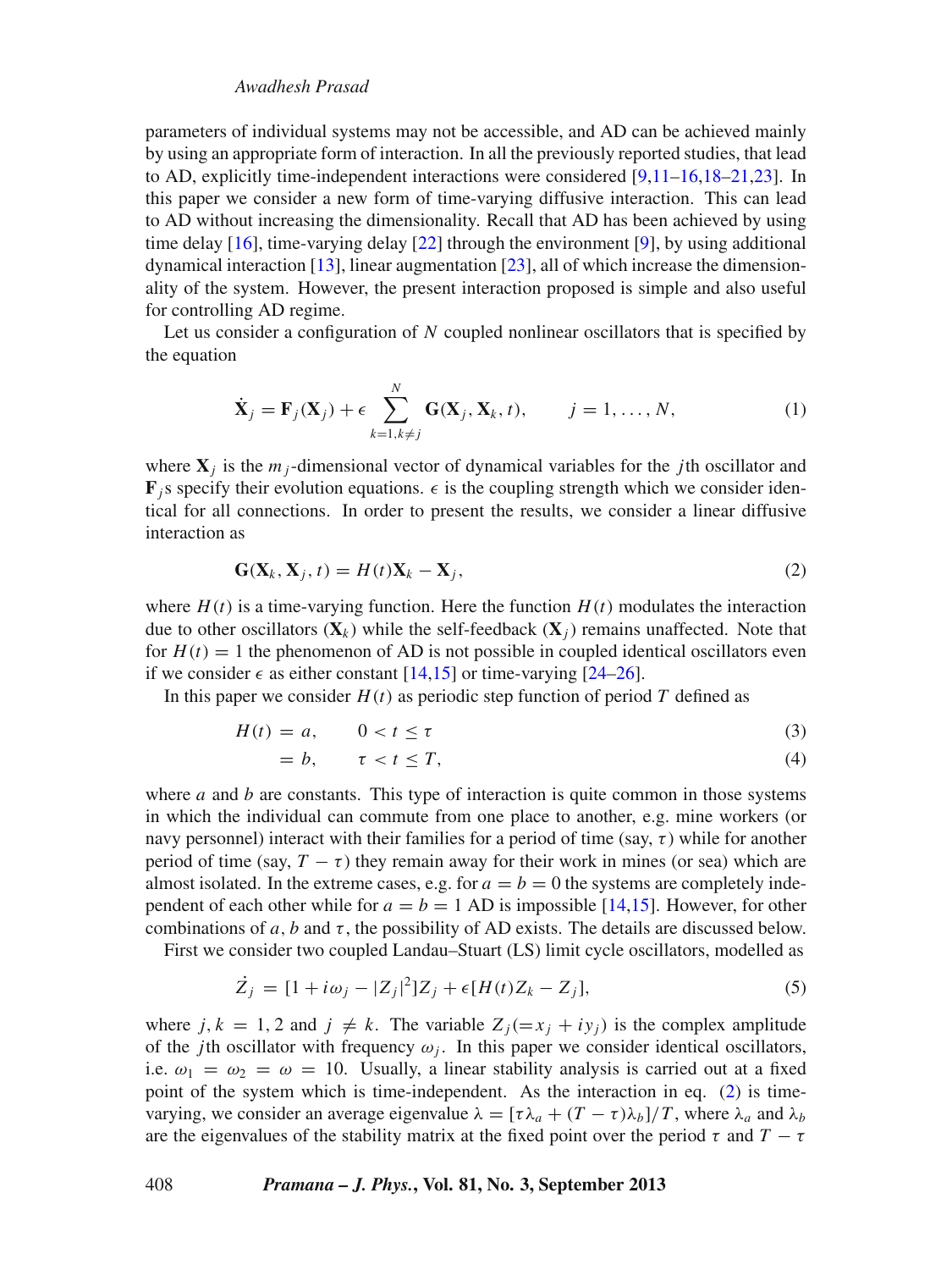respectively. Therefore, the linear stability analysis at fixed point (zero in eq.  $(5)$ ) gives nontrivial characteristic equations

<span id="page-2-0"></span>
$$
1 - i\omega - \epsilon - \lambda = \pm \epsilon \left[ a\frac{\tau}{T} + b\frac{(T - \tau)}{T} \right] \tag{6}
$$

$$
= \pm \epsilon [a\tau' + b(1 - \tau')],\tag{7}
$$

where the factors  $\tau/T$  and  $(T - \tau)/T$  are considered to be due to an average over a period *T*. Here, we define  $\tau' = \tau/T \in [0, 1]$ . Letting  $\lambda = \alpha + i\beta$ , where  $\alpha$  and  $\beta$  are real and imaginary parts of the eigenvalues, eq. [\(7\)](#page-2-0) leads to

<span id="page-2-1"></span>
$$
\alpha = 1 - \epsilon + \epsilon [(a - b)\tau' + b] \tag{8}
$$

and

$$
\beta = \omega. \tag{9}
$$

For selecting the largest value of  $\alpha$  we consider the negative sign in eq. [\(7\)](#page-2-0). The various possible dynamics in parameter space  $\epsilon - \tau'$  for the given *a* and *b* values are explored below.

# *Case* I:  $a = 1$ ,  $b = 0$  *and*  $0 < \tau' < 1$

In this case both the oscillators mutually interact with each other during  $\tau$  while remaining independent for  $T - \tau$ . The phase diagram in parameter space  $\epsilon - \tau'$  for  $T = 100$  [\[27\]](#page-8-19) is shown in figure [1a](#page-3-0). The dashed line (with circles) is the contour curve taken from the largest Lyapunov exponent [\[28\]](#page-8-20) at  $\Lambda_1 = -0.01$  where all the Lyapunov exponents are negative (which confirms the occurrence of AD) [\[29](#page-8-21)]. The details of the dynamics across this curve are shown in figure [1b](#page-3-0) where the two largest Lyapunov exponents are plotted as a function of coupling strength  $\epsilon$  at  $\tau' = 0.5$ . The asymptotic periodic (P) and the transient AD dynamics are shown in the inset figures. The solid line in figure [1a](#page-3-0) corresponds to the locus ( $\alpha = 0$  in eq. [\(8\)](#page-2-1))

<span id="page-2-2"></span>
$$
\tau' = \frac{1}{a} \left( 1 - \frac{1}{\epsilon} \right),\tag{10}
$$

which matches well with the numerically calculated dashed line. Here the dynamics goes from periodic to a fixed point via Hopf bifurcation [\[30\]](#page-8-22) as real part of the eigenvalue  $\alpha$ becomes negative while  $\beta$  remains the same as coupling strength is increased. Here the stabilized fixed point (origin) is the same as that of the uncoupled systems.

The details of the dynamics due to switching interaction is shown in figure [1c](#page-3-0) where trajectories  $x_1$  and  $x_2$  are plotted as a function of time. These show that, at every  $\tau$ and *T* , there are discontinuous changes in the slope of the trajectory. However, both the oscillators remain in complete synchronous state (in-phase) as shown in the inset figure in relative phase space  $x_1 - x_2$ .

It is also interesting to see that the locus of bifurcation point, eq. [\(10\)](#page-2-2), varies nonlinearly (concave type) even though  $\tau$  and  $T - \tau$  are linearly related. If  $\tau' \to 1$  then  $\epsilon \to \infty$ , which indicates that AD is not possible at any higher value of the coupling strength in such instantaneously coupled oscillators [\[14](#page-8-6)[,15](#page-8-7)]. However, for  $\tau' < 1$  we do observe AD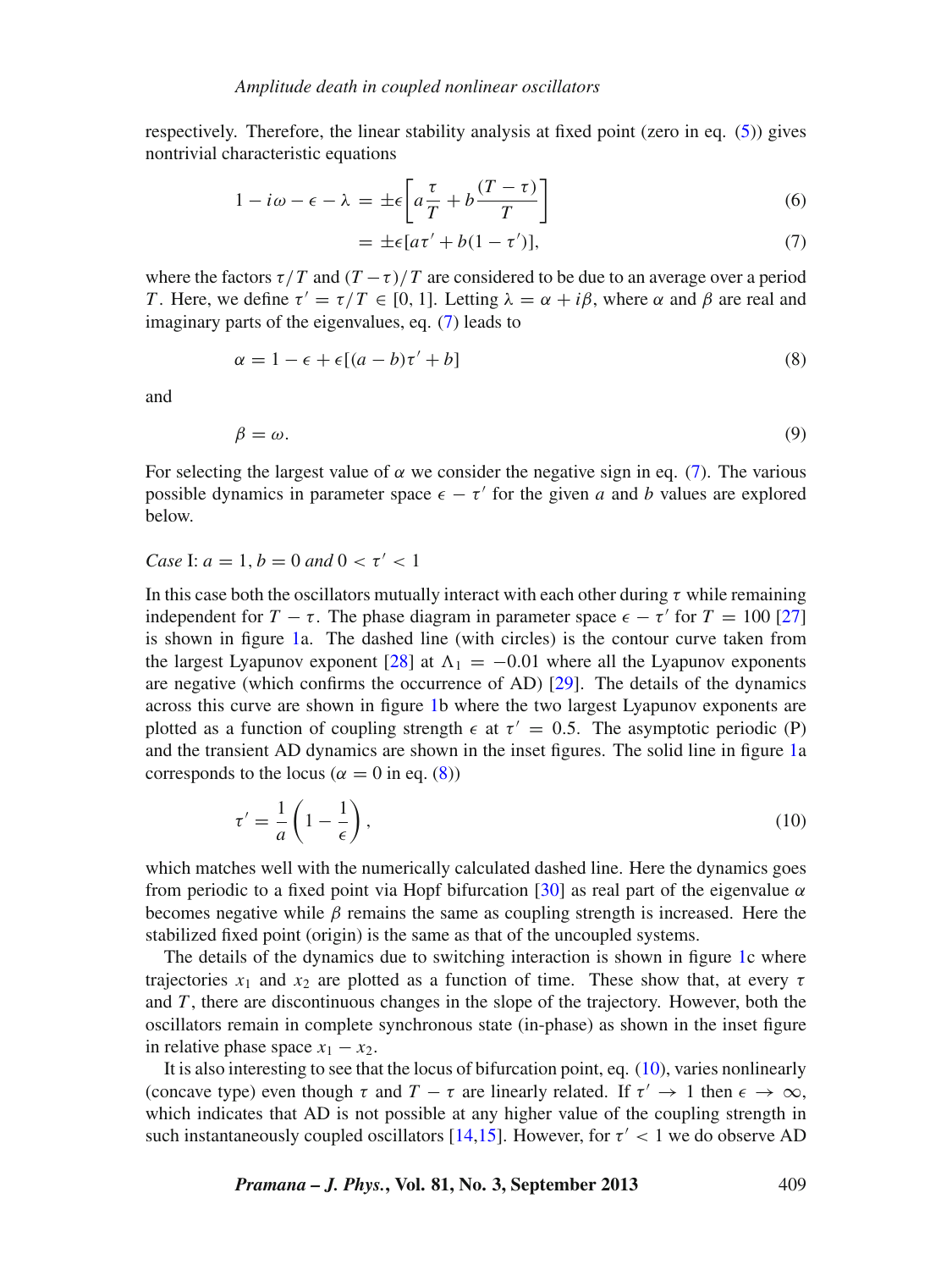*Awadhesh Prasad*

<span id="page-3-0"></span>

**Figure 1.** (a) The phase diagram in the parameter space  $\epsilon - \tau'$  for  $a = 1$  and  $b =$ 0. Solid and dashed (with circles) lines represent eq. [\(10\)](#page-2-2) and contour at  $\Lambda_1$  = −0.01 respectively. (**b**) The two largest Lyapunov exponents as a function of coupling strength at fixed  $\tau' = 0.5$ . Inset figures in (**b**) show the overlapped asymptotic periodic and transient AD trajectories at  $\epsilon = 1.5$  and 3 respectively. (c) The variables  $x_1$  and  $x_2$  as a function of time at  $\epsilon = 3$ . The inset figure in figure [1c](#page-3-0) shows the complete synchronized (in-phase) motion in relative phase-space  $x_1 - x_2$  while arrows indicate the times of switching.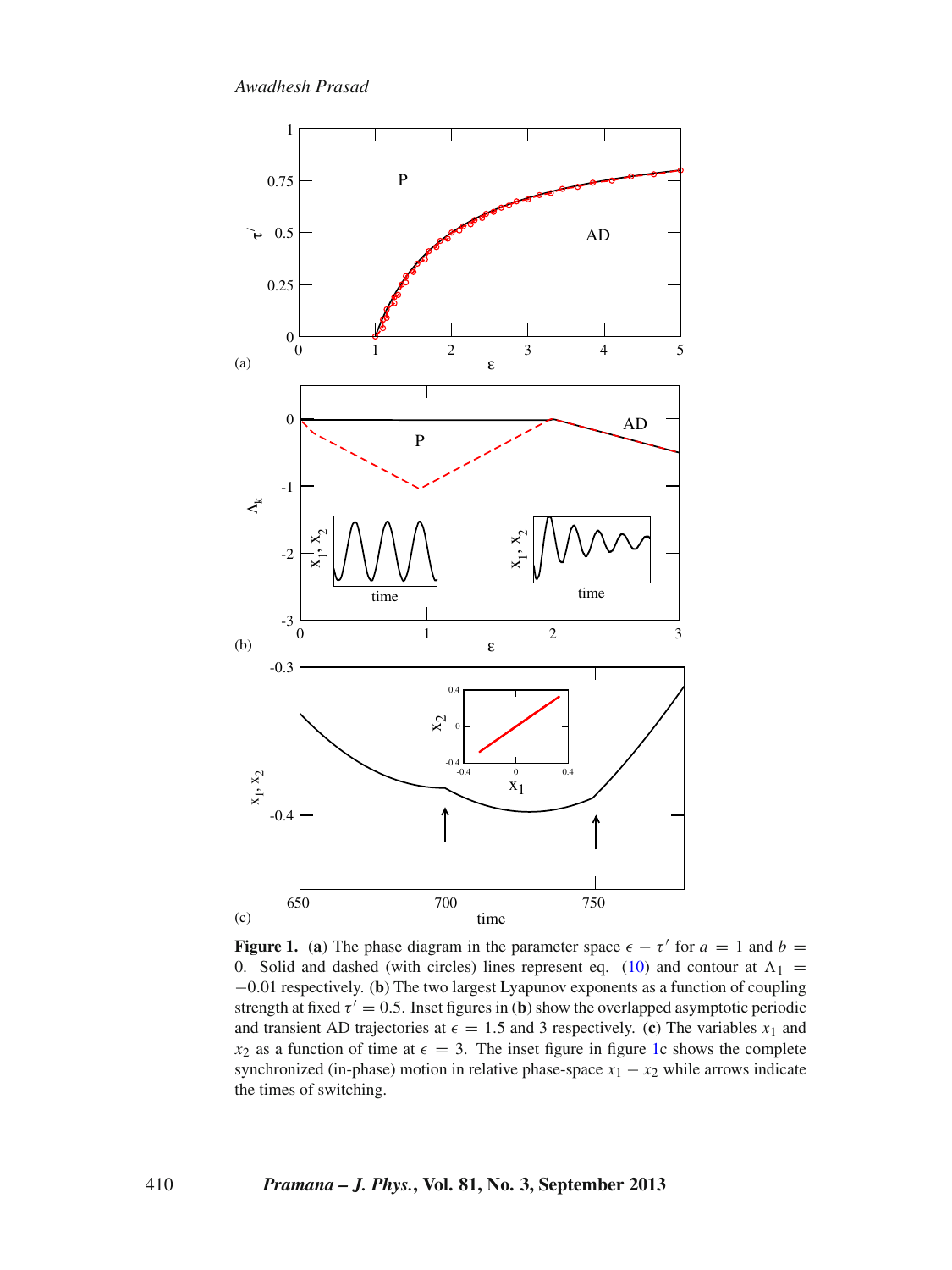with this type of interaction at appropriate coupling strengths even when the oscillators are identical.

*Case* II:  $a = 1, b < 1$  *and*  $0 < \tau' < 1$ 

In this case the locus of bifurcation point (from periodic to AD) turns out to be

<span id="page-4-1"></span>
$$
\tau' = \frac{1}{a - b} \left[ 1 - b - \frac{1}{\epsilon} \right].\tag{11}
$$

Figure [2a](#page-4-0) shows the analytical result (solid line) given by eq. [\(11\)](#page-4-1) along with the corresponding numerical data (dashed line with circles). These curves show similar behaviour as in Case I. However, the derivatives of eqs [\(10\)](#page-2-2) and [\(11\)](#page-4-1) with respect to  $\epsilon$  suggest that the former has a slower variation. It is also evident from the curves in figures [1a](#page-3-0) and [2a](#page-4-0) that the locus reaches faster to  $\tau' = 1$  in the latter case.

<span id="page-4-0"></span>

**Figure 2.** The phase diagrams in the parameter space (a)  $\epsilon - \tau'$  at  $b = 0.5$  (Case II) and (**b**)  $b - \epsilon$  at  $\tau' = 0$  (Case III). The locus of bifurcation point (solid lines) in (**a**) and (**b**) are the plots of eqs [\(11\)](#page-4-1) and [\(12\)](#page-5-0) respectively. The dashed lines (with circles) correspond to the contour at  $\Lambda_1 = -0.01$ .

*Pramana – J. Phys.***, Vol. 81, No. 3, September 2013** 411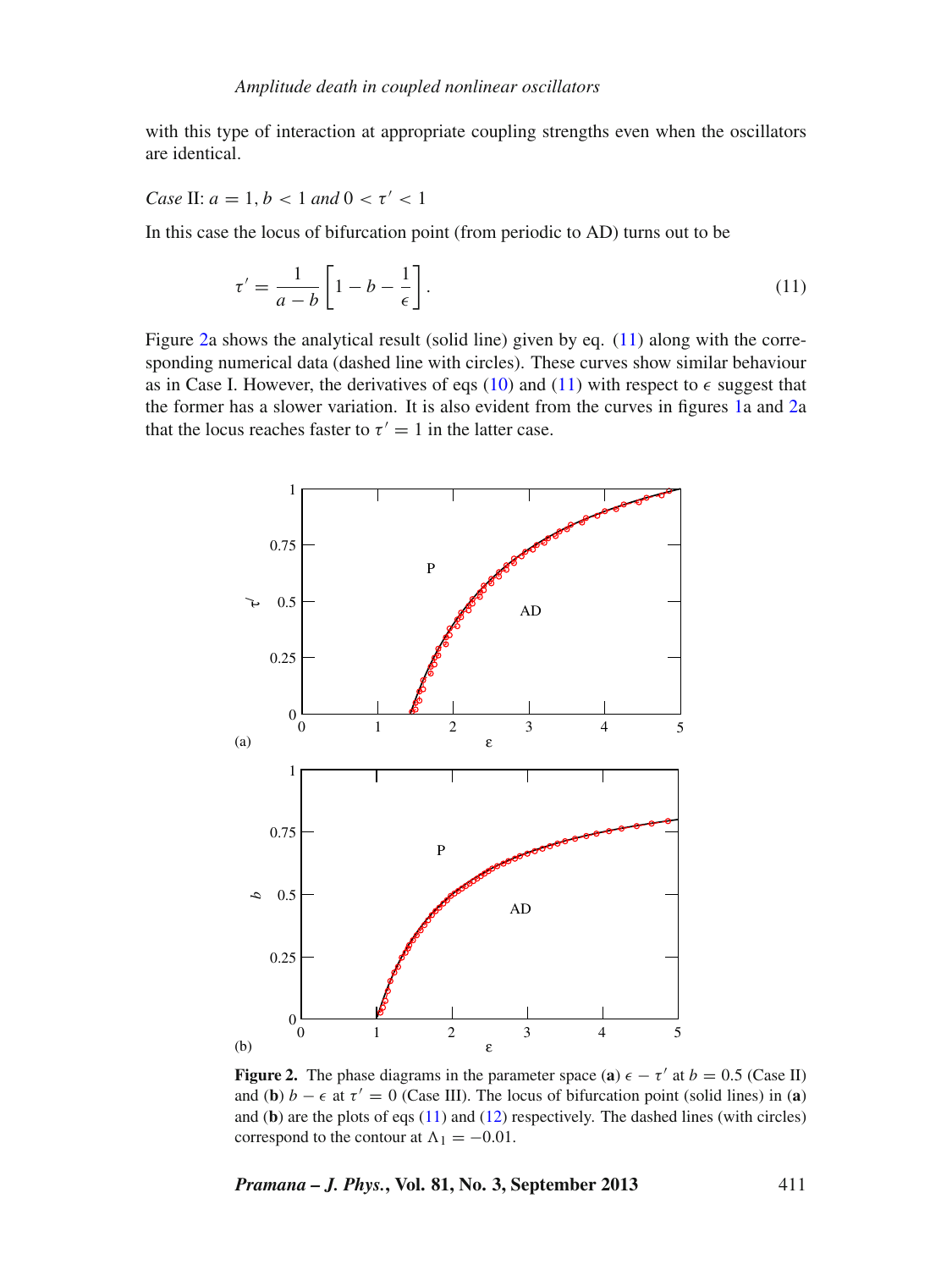*Case* III:  $0 < a \neq b < 1$  *and*  $\tau' = 0$ 

In this case the oscillators always interact with each other, but with reduced constant strength. This situation can also be considered as a mean-field interaction as discussed recently in ref. [\[31](#page-8-23)]. Here the characteristic equation, eq. [\(8\)](#page-2-1), gives a critical value of the coupling strength

<span id="page-5-0"></span>
$$
\epsilon_{\rm c} = \frac{1}{1 - b},\tag{12}
$$

which depends only on *b*. Here AD can be found whenever  $\epsilon > \epsilon_c$  (see figure [2b](#page-4-0)). It is important to note that as  $b \to 1$ , the critical value of the coupling strength  $\epsilon_c \to \infty$ and hence AD is not possible [\[14](#page-8-6)[,15\]](#page-8-7). However, if  $b \le 1$  then AD can be possible even in instantaneously coupled identical oscillators. This result also suggests that AD can be easily targeted by tuning only the parameter *b*.

In order to see the effect of such types of time-varying interaction in high-dimensional systems, we consider two coupled chaotic Rössler [\[32\]](#page-8-24) oscillators,

<span id="page-5-1"></span>
$$
\dot{x}_j = -y_j - z_j + \epsilon [H(t)x_k - x_j], \n\dot{y}_j = x_j + 0.2y_j, \n\dot{z}_j = 0.2 + z_j(x_j - 10),
$$
\n(13)

where  $H(t)$  is the same as in eq. [\(3\)](#page-1-2). As it is not possible to obtain the compact form for eigenvalues for this system [\[33](#page-8-25)], we present the numerical results only. Shown in figure [3a](#page-6-0) is the schematic phase diagram in the parameters space,  $\epsilon - \tau'$  for  $a = 1, b = 0$  (the results for other cases are similar to LS oscillators, eq. [\(5\)](#page-1-1)). The curves, dashed and solid lines, are the contour plots of the largest Lyapunov exponent at  $\Lambda_1 = 0.01$  and  $-0.01$ respectively to indicate the transition from chaotic (C) to periodic and from periodic to AD regimes. In order to see further details of these transitions, we plot in figure [3b](#page-6-0) the spectrum of Lyapunov exponents as a function of coupling strength at fixed  $\tau' = 0.1$ . This indicates that, as coupling strength is increased from zero, the chaotic dynamics gets suppressed and becomes periodic (figure [3c](#page-6-0)). Note that the periodic orbit presented here is different from those reported in refs  $[1,11]$  $[1,11]$  in the sense that here the trajectories are always piecewise continuous due to the step-type of interaction. Therefore, it shows a small spread in the attractor (see inset in figure [3c](#page-6-0)). With further increase of coupling strength the dynamics goes from periodic to AD regime as shown in figure [3d](#page-6-0). Although, in the AD regime, the amplitude of oscillation is quenched near a stable fixed point, there is always a small amplitude oscillation (see the inset of figure [3d](#page-6-0)) due to the switching of interactions [\[34](#page-8-26)].

The network of oscillators with active–passive interaction also show the occurrence of AD. We consider a representative example of globally  $N = 10$  identical coupled LS and Rössler oscillators with interactions  $\sum_{k=1, k \neq j}^{N} (aZ_k + bZ_k - Z_j)/(N - 1)$  and  $\sum_{k=1, k \neq j}^{N} (ax_k + bx_k - x_j)/(N - 1)$  in eqs [\(5\)](#page-1-1) and [\(13\)](#page-5-1) respectively. Figures [4a](#page-7-0) and [4b](#page-7-0) show the schematic phase diagrams for  $a = 1$  and  $b = 0$  for the respective oscillators. These figures clearly show that AD occurs in a manner similar to that of the two coupled oscillators.

In summary, we observe that the introduction of a time-varying interaction in coupled oscillators can lead to amplitude death. Here, AD occurs even in identical oscillators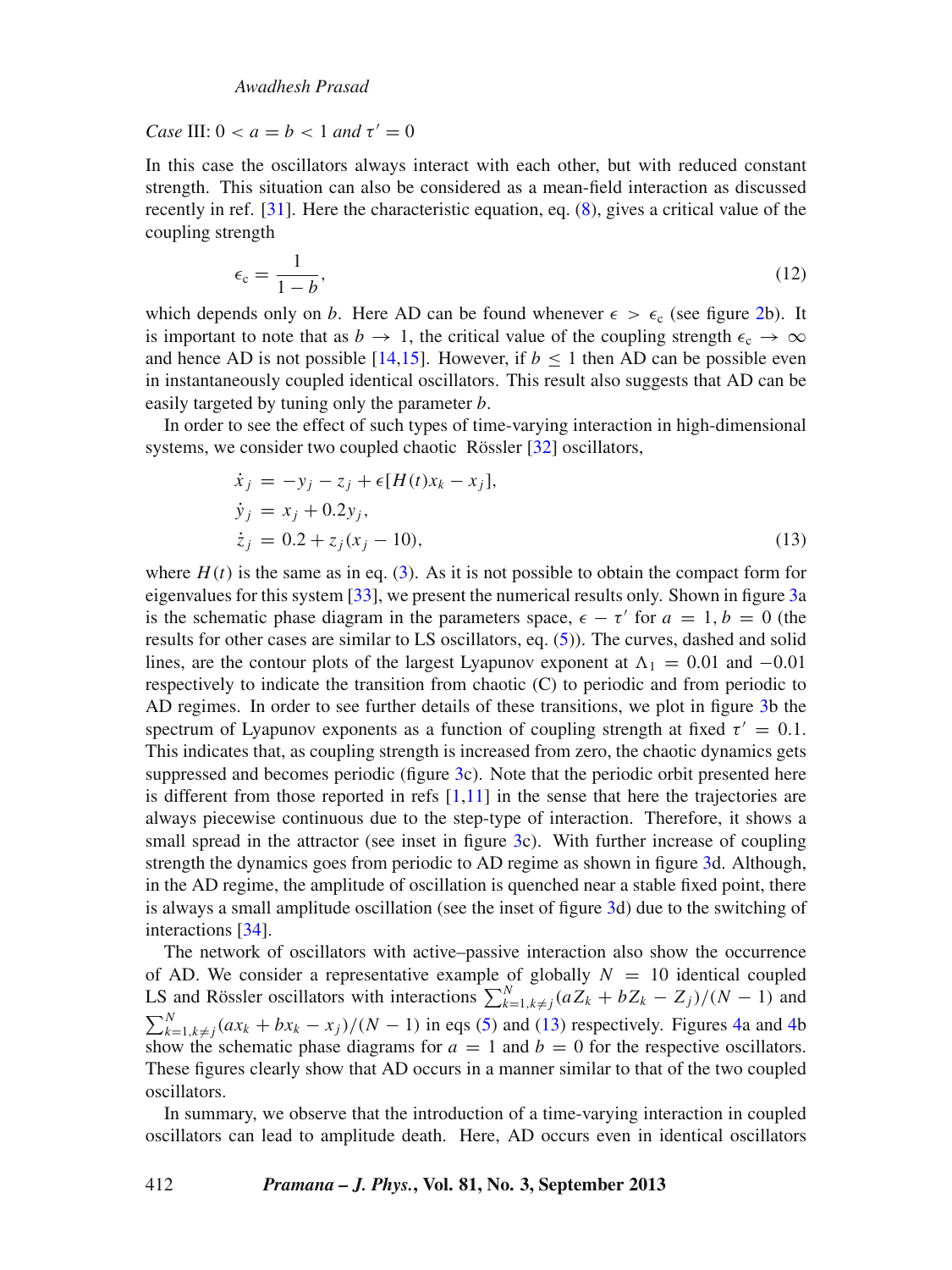<span id="page-6-0"></span>

**Figure 3.** (a) The schematic phase diagram in the parameter space  $\epsilon - \tau'$  for  $a = 1$ and  $b = 0$  of Rössler oscillators (eq. [\(13\)](#page-5-1)). (**b**) The largest three Lyapunov exponents as a function for coupling strength at  $\tau' = 0.3$ . (c) The periodic attractor at  $\epsilon = 0.25$ in phase-space  $x_1 - y_1$  and (**d**) the transient AD trajectory at  $\epsilon = 0.5$  as a function of time. The inset figures in (**c**) and (**d**) are the expansion of dashed boxes in the respective figures.

which are instantaneously coupled. In the coupling parameter space  $\epsilon - \tau'$ , a concave nonlinear locus of the bifurcation point (from periodic to AD) is observed. These results are found to be universal in the sense that these can occur in different types as well as in networks of oscillators. These results also suggest that the interaction, such as Case III, can be used to control the AD regime in parameter space.

In this paper, the study is restricted to well-known models of dynamical systems. How-ever, as the results are quite generic [\[35](#page-8-27)], these results can be applied to other systems as

*Pramana – J. Phys.***, Vol. 81, No. 3, September 2013** 413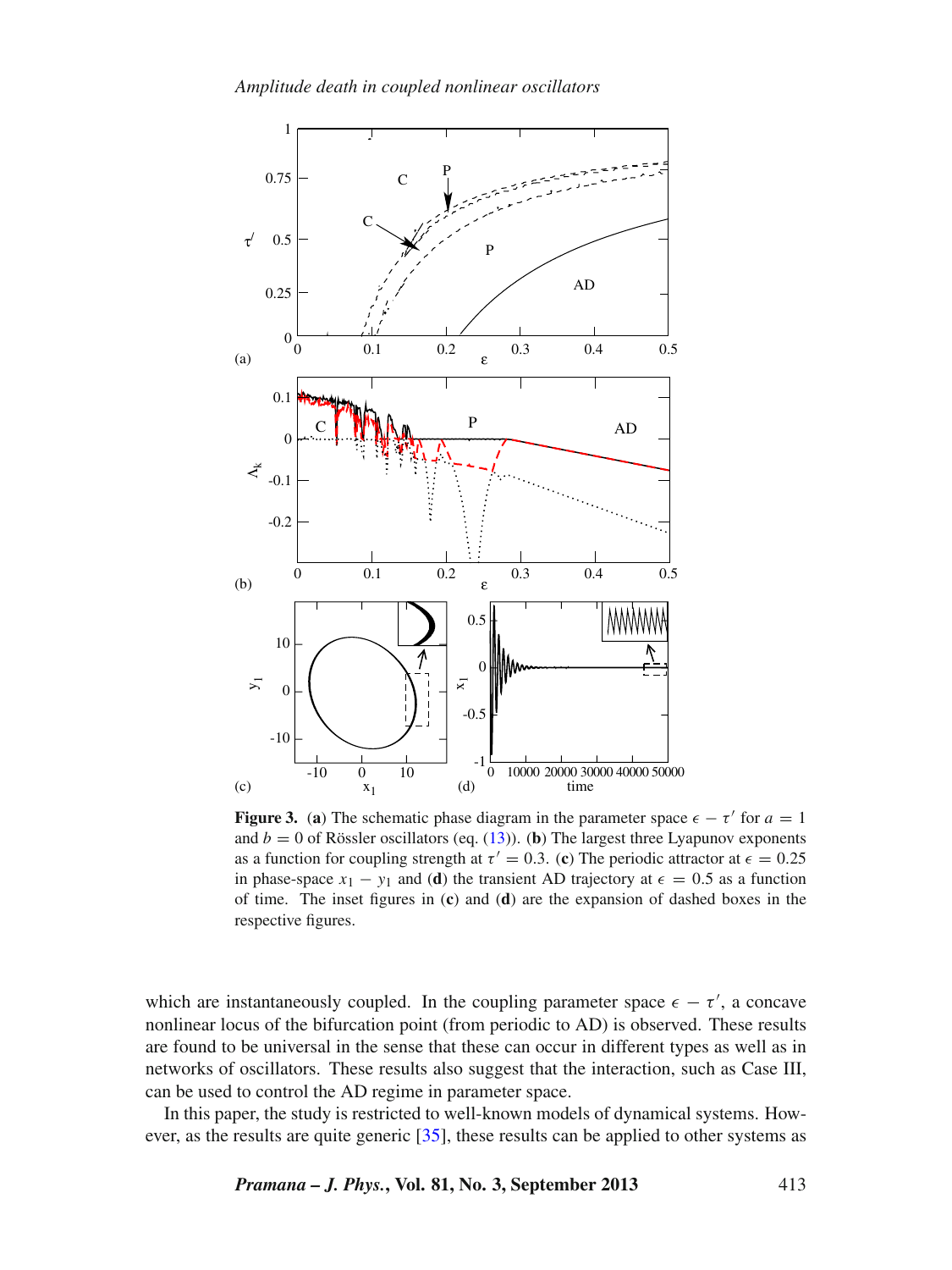<span id="page-7-0"></span>

**Figure 4.** Schematic phase diagrams in the parameter space  $\epsilon - \tau'$  for network of  $N = 10$  (a) Landau–Stuart and (b) Rössler oscillators for  $a = 1$  and  $b = 0$ .

well. AD can be of considerable importance in controlling oscillatory dynamics. Therefore, the present results are of potential utility in devising appropriate design strategies wherever the oscillation suppression is required, for example in lasers [\[36](#page-8-28)[,37\]](#page-8-29).

In this paper we considered the interaction as a step-type of function (eq.  $(3)$ ) only. However, the use of some other time-varying modulating functions can be quite interesting too. For instance,  $H(t) = \sin(t)$  also leads the system into a regime of AD (results are not reported here). The simplicity of the modulating function used in the paper makes it a good example to realize in an experiment. It would also be interesting to explore the behaviour of such a time-varying modulation in other possible coupling schemes.

## **Acknowledgements**

Author thanks R Ramaswamy and H Eleuch for comments on this work, and acknowledge the kind hospitality and financial support from the MPI-PKS Dresden, Germany during his sabbatical leave. Author also would like to thank the Delhi University and the Department of Science & Technology, Government of India for DU-DST-PURSE grant.